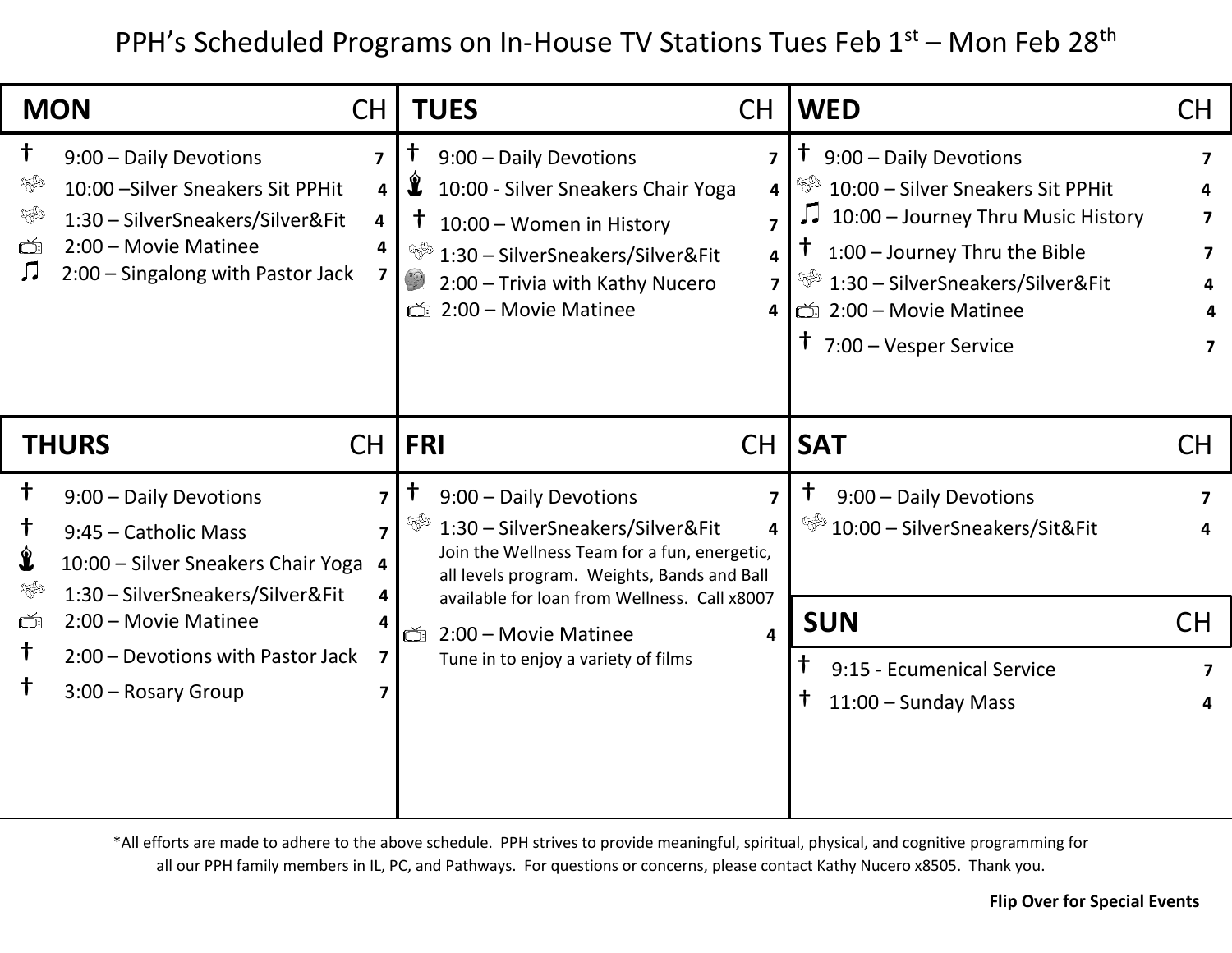## PPH's Scheduled Programs on In-House TV Stations FEB \*Special Events\*

## **Events on In House TV:**

- Wednesday February  $2^{nd}$  CH 4 2pm Tom Tolnay
- 
- Monday February 14th
- 
- 
- Monday February  $14^{th}$  CH 57 10am Senior Safety Police Presentation
	- th CH 57 2pm Arlyn Wolters Love Songs
- Tuesday February  $15^{th}$  CH 57 2pm Dr. Century Portraying Sojourner Truth

## **Event in Fountain Room**

• Friday February  $11^{\text{th}}$ 11:45am – 12:45pm **Smoothie Friday** (Cash Only)